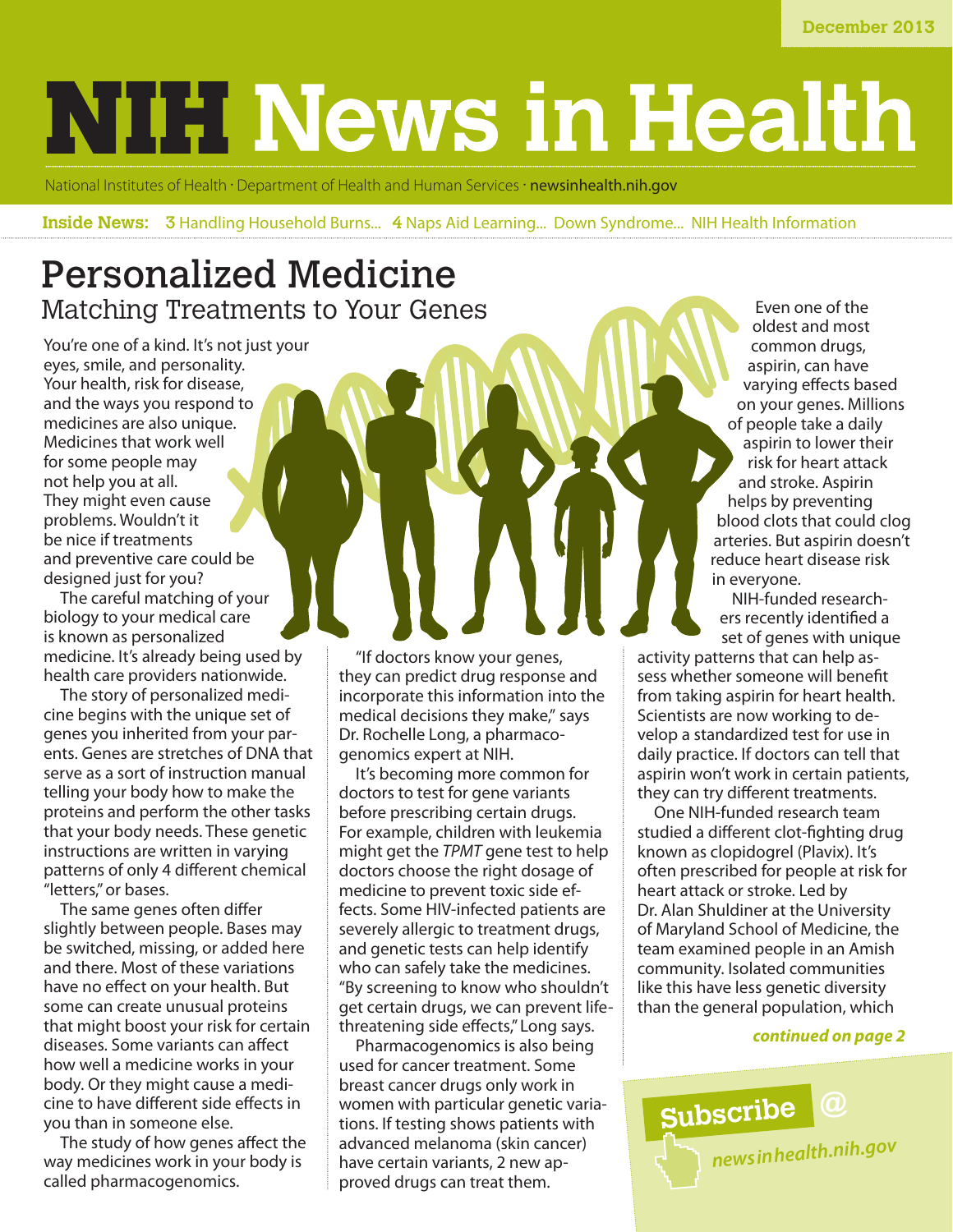#### *continued from page 1*

can make it easier to study the effects of genes. But as in the general population, some Amish people have risk factors, such as eating a high-fat diet, that raise their risk for heart disease.

Many of the Amish people studied had a particular gene variant that made them less responsive to clopidogrel, the scientists found. Further research revealed that up to onethird of the general population may have similar variations in this gene, meaning they too probably need a different medicine to reduce heart disease risks.

The findings prompted the U.S.

## **Wise Choices** Test Your Genes?

Genetic tests aren't necessarily for everyone. You and your doctor might consider analyzing your genes or genome:

 $\blacksquare$  to diagnose a disease.

(QQ)

- $\blacksquare$  if there's a strong family history of a certain disease.
- $\blacksquare$  if you're pregnant or plan to have a child.
- $\blacksquare$  to learn if you have, or are at risk for, an inherited disorder.
- $\blacksquare$  to learn if you're at risk for certain disorders that might be slowed or prevented if you make healthy changes.
- $\blacksquare$  to guide your health care provider in choosing the best treatments for you.

Food and Drug Administration (FDA) to change the label for this common drug to alert doctors that it may not be appropriate for patients who have certain gene variations. Two alternative drugs have since been developed. "If people have these gene variants, they know they have options," says Shuldiner. "This is a great example of how study results made it onto a drug label and are beginning to be implemented into patient care."

Getting a genetic test usually isn't difficult. Doctors generally take a sample of body fluid or tissue, such as blood, saliva or skin, and send it to a lab. Most genetic tests used today analyze just one or a few genes, often to help diagnose disease. Newborns, for example, are routinely screened for several genetic disorders by taking a few drops of blood from their heels. When life-threatening conditions are caught early, infants can be treated right away to prevent problems.

The decision about whether to get a particular genetic test can be complicated. Genetic tests are now available for about 2,500 diseases, and that number keeps growing. Your doctor might advise you to get tested for specific genetic diseases if they tend to run in your family or if you have certain symptoms.

"While there are many genetic



#### Genome

The entire set of genetic instructions in your body.

#### **NIH News in Health (ISSN 1556-3898)**

#### **National Institutes of Health**

Office of Communications & Public Liaison Building 31, Room 5B64 Bethesda, MD 20892-2094 nihnewsinhealth@od.nih.gov Tel: 301-435-7489

**Attention Editors** Reprint our articles and illustrations in your own publication. Our material is not copyrighted. Please acknowledge *NIH News in Health* as the source and send us a copy.

**Managing Editor** Harrison Wein, Ph.D. **Editor** Vicki Contie

**Contributors** Vicki Contie, Alan Defibaugh (illustrations), Dana Steinberg, Carol Torgan, and Katherine Wendelsdorf

## **newsinhealth.nih.gov**

For more health information from NIH, visit http://health.nih.gov



For more information about personalized medicine, click the "Links" tab at: [http://newsinhealth.nih.gov/issue/Dec2013/Feature1](http://newsinhealth.nih.gov/issue/Apr2011/Feature1)

tests, they vary as to how well they predict risk," says Dr. Lawrence Brody, a genetic testing expert at NIH.

For some diseases, such as sickle cell anemia or cystic fibrosis, inheriting 2 copies of abnormal genes means a person will get that disease. But for other diseases and conditions, the picture is more complex. For type 2 diabetes, testing positive for some specific gene variants may help predict risk, but no better than other factors—such as obesity, high blood pressure and having a close relative with the disease.

The latest approach to personalized medicine is to get your whole **genome** sequenced. That's still expensive, but the cost has dropped dramatically over the past decade and will likely continue to fall. Since your genome essentially stays the same over time, this information might one day become part of your medical record, so doctors could consult it as needed.

You can start to get a sense of your genetic risks by putting together your family's health history. A free online tool called "My Family Health Portrait" from the U.S. Surgeon General can help you and your doctor spot early warning signs of conditions that run in your family. To get started, visit https://familyhistory.hhs.gov/ fhh-web/home.action.

But personalized medicine isn't just about genes. You can learn a lot about your health risks by taking a close look at your current health and habits. Smoking, a poor diet, and lack of exercise can raise your risks for lifethreatening health problems, such as

> heart disease and cancer. Talk to your health care provider about the steps you can take to understand and reduce your unique health risks.  $\blacksquare$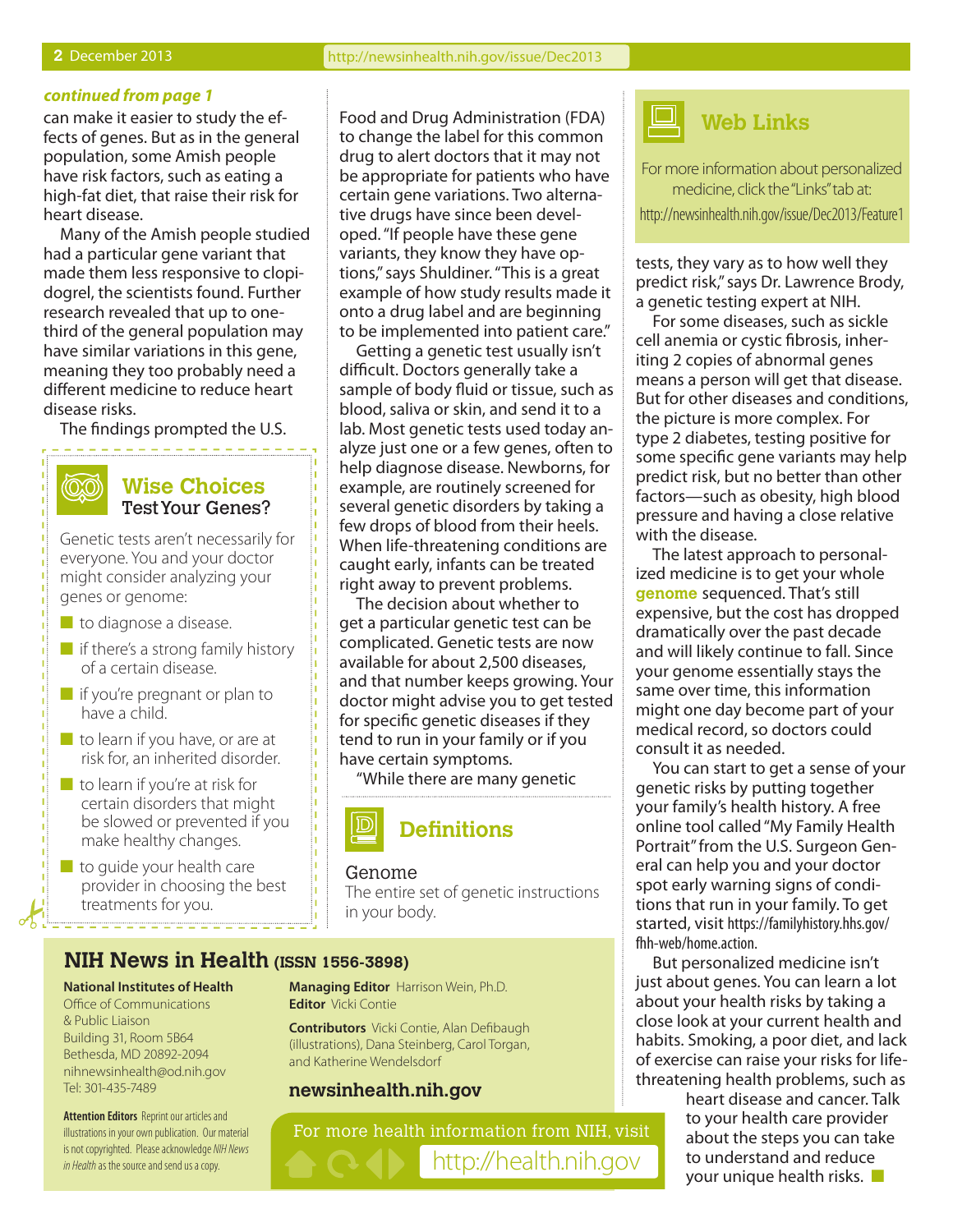# A Burning Issue Handling Household Burns

Accidental burns can happen just about anywhere in your home, and they're not always caused by fire. You might get burned by spilling coffee in your lap, touching a hot iron, or misusing certain cleaning products.

Burns are skin or tissue damage, usually caused by heat. Burns can be caused by hot objects or liquid, fire, friction, the sun, electricity, or certain chemicals.

Each year, about a half-million people nationwide seek medical attention for burns. Household burns lead to nearly 7 of 10 admissions to burn centers. The good news is that the number of deaths from severe burns has dropped by more than half over the past 4 decades, in large part because of treatments developed through NIH-funded research.

## **Wise Choices** First Aid for Burns

For minor burns:

- $\blacksquare$  Immerse in fresh, cool water, or apply cool compresses for 10-15 minutes.
- $\blacksquare$  Dry the area with a clean cloth. Cover with sterile gauze or a non-adhesive bandage.
- $\blacksquare$  Don't apply ointments or butter; these may cause infection.
- **n** Don't break blisters.
- $\blacksquare$  Over-the-counter pain medications may help reduce inflammation and pain.
- Call emergency services (911) if:
- $\blacksquare$  burns cover a large area of the body.
- $\blacksquare$  burns affect the entire thickness of skin.
- $\blacksquare$  the victim is an infant or elderly.
- $\blacksquare$  the burn was caused by electricity, which can lead to "invisible" burns.

The severity of a burn depends on the area it covers and how deep the damage goes. First-degree burns affect only the thin top layer of skin. Second-degree burns include the thick lower layer of skin. A thirddegree burn is the most serious; it penetrates the entire thickness of the skin, permanently destroying it and the tissue that's underneath.

You can care for most minor burns at home. If the burn is red and painful with mild swelling or little blistering, then it's a first-degree or minor second-degree burn.

See a doctor if the burn is dark red and looks glossy with a lot of blistering. These are signs of a deep second-degree burn. Get immediate treatment if the burned skin is dry and leathery, perhaps with white, brown, or black patches. These are signs of third-degree burn.

Burns can become infected with bacteria or other germs if protective layers of skin are lost. Burns can also lead to painful **inflammation**, as your immune system shifts into gear.

"The immune system response is intended to limit the area of injury and to remove any bacteria," says Dr. Ronald G. Tompkins, chief of the burn unit at Massachusetts General Hospital. "But sometimes this immune reaction can lead to further harm to the area damaged by the heat." Proper burn care can help avoid additional damage.

Emergency treatment for thirddegree and some second-degree burns may include a blood transfu-

# **Definitions**

## Inflammation

Swelling and redness caused by the body's protective response to injury.

## Shock

A life-threatening condition that occurs when the body doesn't have enough blood flow.



sion and/or extra fluids to help maintain blood pressure. Grafting—placing healthy skin on top of the burn wound—might help promote new skin growth.

Severe burns can lead to widespread inflammation, organ failure, and **shock**. This sometimes-deadly response can arise a week or two after the initial burn. But doctors can't tell beforehand which patients might develop this extreme reaction. Tompkins and other NIH-funded scientists are looking for ways to predict and prevent shock and organ failure after burns or trauma.

You can take steps to avoid household burns. Never leave cooking food unattended on the stove. Set your water heater's thermostat to 120 °F or lower to prevent scalding burns. And install smoke alarms on every floor of your home. Keep yourself and your family safe from unexpected burn injuries.  $\blacksquare$ 



For more about handling household burns, click the "Links" tab at: [http://newsinhealth.nih.gov/issue/Dec2013/Feature2](http://newsinhealth.nih.gov/issue/Apr2011/Feature2)